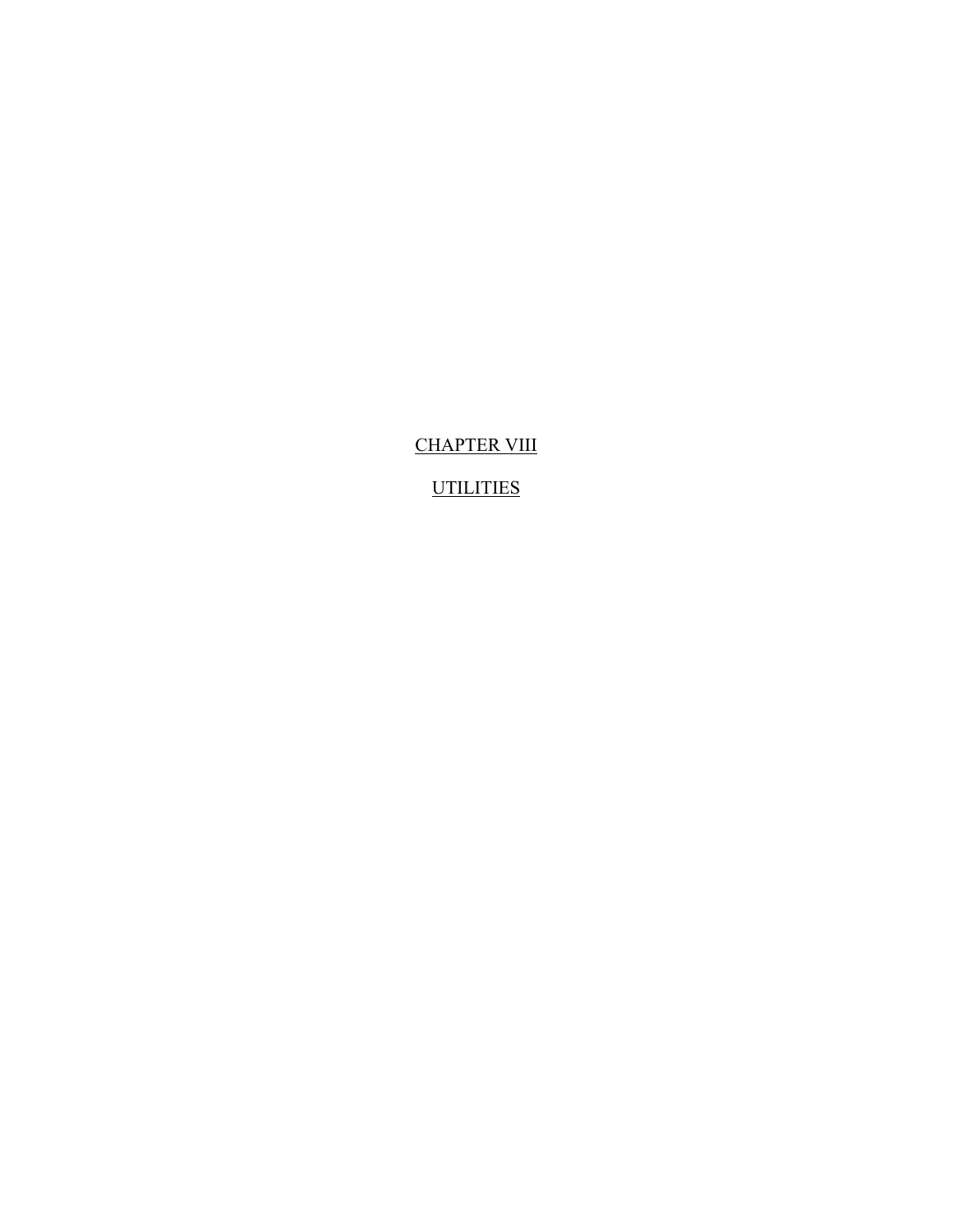## CHAPTER VIII

### UTILITIES

### A. GENERAL

The utilities serving the waste-water treatment facility play a major role in the proper operation of the facility. Even on systems which have standby or alternate service, frequent or prolonged interruptions of service can have significant effects. It is essential that the utilities used by the plant be reliable. In the case of emergency operations, contact men within each utility company should be notified.

### B. ELECTRICITY

### 1. Name of Utility Company

The wastewater treatment plant is electrically served by the Southwest Central Rural Electric Cooperative Corporation with the main business offices located at R.D. #4, Airport Road, Indiana, Pennsylvania 15701. Telephone 412-349-4800. This number should also be used to request repair services.

### 2. Contact Men

Coordination with the electrical utility company is essential during power failures and other electrical problems. Provisions should be made by the plant operator with the contact men such that they may be reached during emergencies. Advanced arrangements should include suitable priority for restoration of normal service following an area wide power outage.

### 3. Reliability of Service

The wastewater treatment facility is served by lines which also serve the nearby municipalities. Past history of power loss in the area has revealed an average outage frequency of one (1) time per year with an average duration of one (1) hour.

### 4. Power Cost

Estimated power costs for the wastewater treatment facility are three and onehalf (3-1/2) cents per kilowatt hour used. This is based upon demand, quantity and total concepts of the plant complex.

### 5. Adjacent Voltage

The utility company service coming to the plant site is 7200 volts.

### 6. Plant Voltage (Reduced)

The electrical service entering the plant is 480 volts, 3 phase 60 hertz.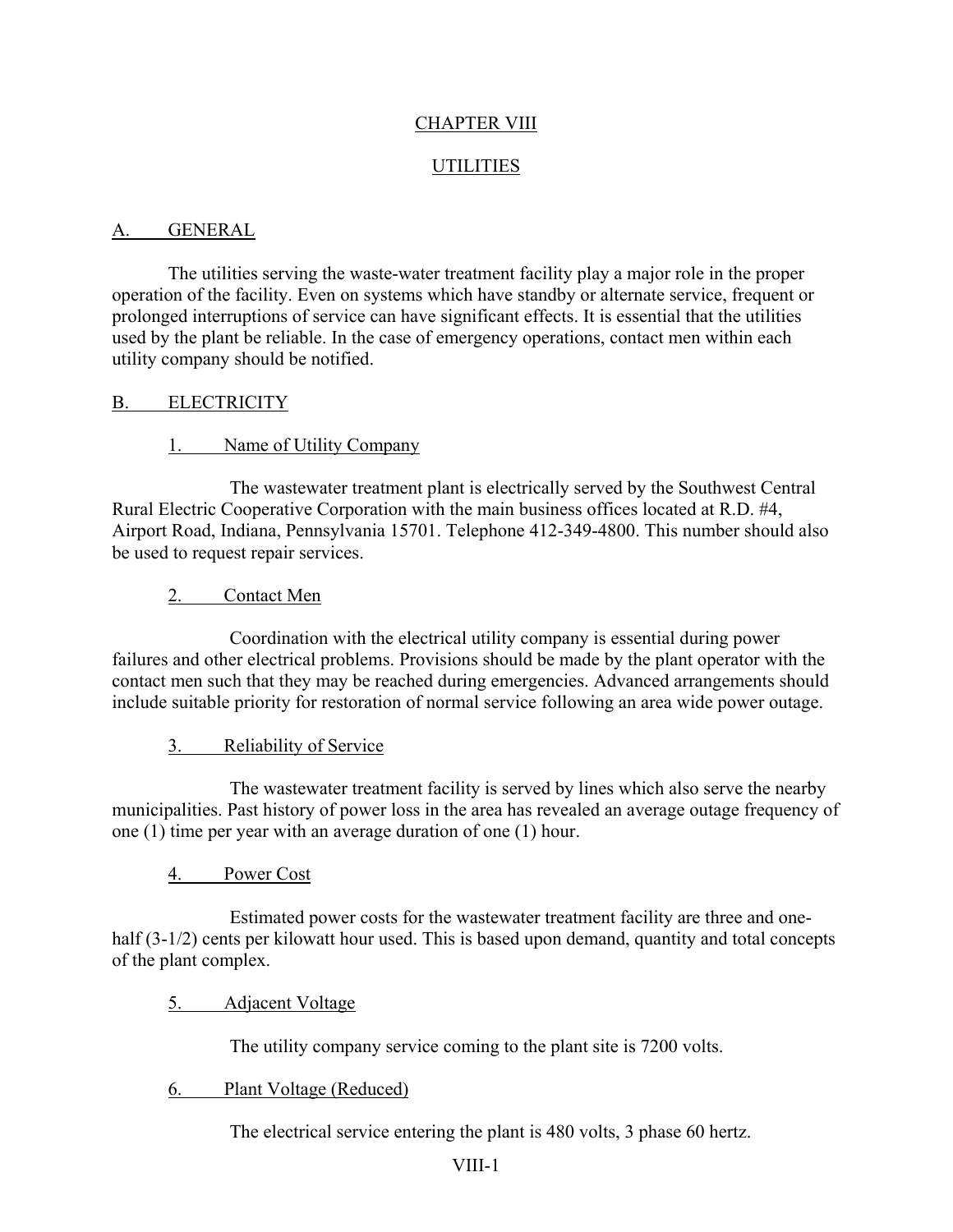## 7. Standby Power

The utility company does not have two (2) independent sources of power for the wastewater treatment plant. Because of the frequency and duration of utility outages in the area, an emergency power source has been included in the plant facilities. The local power source is designated "standby" or "emergency" and must be treated in this manner to be most cost effective.

The standby power is achieved by a 565 KW electrical generating set. The set will produce 480 volts, 706 kilo-volt-amperes, 60 hertz, 3 phase, 4 wire electricity.

## 8. Break Point for Electric Service

The break point for responsibility for electric service facilities between the power company and the wastewater treatment plant owner is the main service disconnect located in the motor control center.

### C. TELEPHONE

## 1. Name of Utility Company

The wastewater treatment plant is served with a telephone system owned and operated by the Bell Telephone Company of Pennsylvania with business offices at 712 Church Street, Indiana, Pennsylvania 15701. Telephone 412-465-5501.

### 2. Contact Men

Since there are "failsafe" and alarm features dependent upon the telephone communications system, the specific contact men should be noted and their telephone numbers recorded. Repair service can be obtained by contacting the business office at 412-463-9161 or 412-349-5353 (during non office hours).

### D. WATER

The wastewater treatment facility is served by a privately owned water system which also serves the nearby the municipality. The operation of the plant processes is not dependent upon the public water supply.

## 1. Owner of Utility Company

The water system that serves the Borough of Creekside also serves the plant. It is a privately owned system, owned and operated by Angelo Romanie. His telephone number is 412-463-8310.